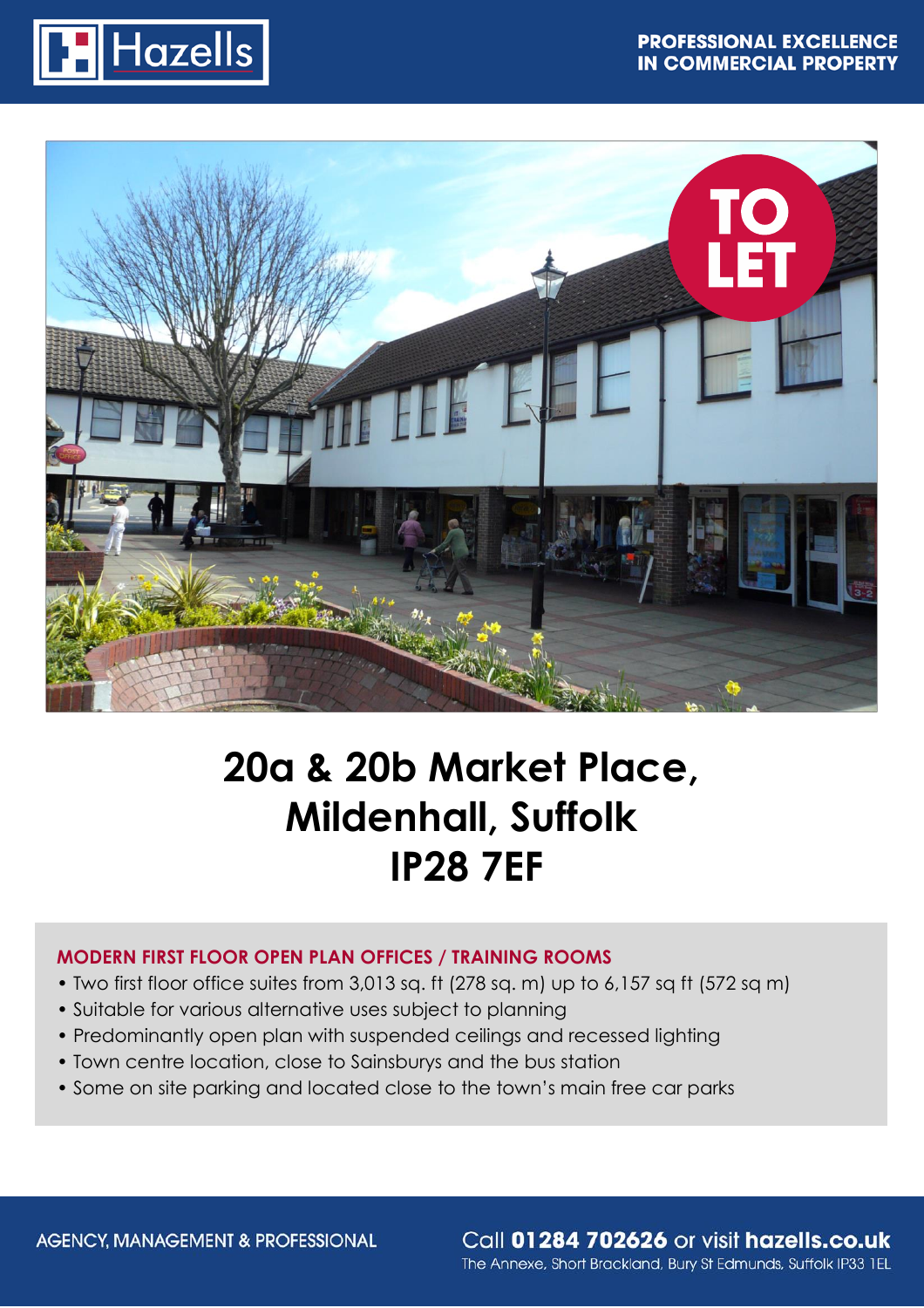

## **LOCATION**

Mildenhall is a busy market town located along the A1101. There is excellent vehicle access to a number of main arterial roads providing convenient routes between Norwich, Cambridge and London via the A14, A11 and M11.

Mildenhall is situated approximately 12 miles form Bury St Edmunds, 23 miles form Cambridge, 76 miles from London, 42 miles from Norwich and 54 miles from Felixstowe.

The offices are located in the heart of the town centre and close to Sainsbury's and the bus station within Mildenhall's main precinct area. Other occupiers nearby include the CO-OP supermarket, Lloyds Pharmacy, KFC, Hallmarks Card Shop and Wilkinson's.

### **DESCRIPTION**

The property comprises two first floor office suites. Suite 20a was previously occupied by West Suffolk College and comprise an open plan training room with various offices and meeting rooms. The suite is accessed from two separate entrances from the main precinct. Suite 20b is open plan but could quite readily be sub divided into individual offices.

Suite 20a has suspended ceilings with recessed lighting, carpeted floors, storage heating, male and female communal WCs. 20b has strip lighting, carpeted floors, male and female communal WCs.

Externally, there is a on-site car park, providing two spaces. The town's main free car park is also located close to the building.

#### **ACCOMMODATION**

The following approximate Net Internal Area is provided:

| piuviuu.        |                |             |
|-----------------|----------------|-------------|
| 20a:            | $3,013$ sq. ft | (278 sq. m) |
| 20 <sub>b</sub> | $3,144$ sq. ft | (292 sq. m) |
| Total:          | $6,157$ sq. ft | (572 sq m)  |

#### **RENT**

20a - £17,500 pa exclusive 20b - £17,500 pa exclusive

### **SERVICES**

Mains electricity, water and sewerage are all connected but have not been tested.

### **LEASE TERMS**

The offices are available on a new lease either as a whole or in part, on terms to be agreed.

### **VAT**

The landlord reserves the right to charge VAT on the rent, service charge and any other outgoings in accordance with current legislation.

#### **SERVICE CHARGE**

A service charge will be levied to cover the cost of maintaining the common areas.

### **RATING**

The office suites were included in the 2017 Ratings List as "offices and premises" and have the following rateable values:

## **20a - £17,000**

### **20b - £16,500**

For further information please contact Anglia Revenues Partnerships on 01362 656871.

## **LEGAL COSTS**

Each party are to be responsible for their own legal costs incurred in the transaction. The ingoing tenant will be asked to provide an undertaking to pay the landlord's abortive legal costs should they withdraw from the transaction once solicitors have been instructed.

#### **VIEWING & FURTHER INFORMATION**

For viewings or further information please contact the joint sole agents Hazells Chartered Surveyors on **01284 702626** or email the following:

#### **Richard Pyatt MRICS**

richard@hazells.co.uk

**Edward King** edward@hazells.co.uk

Viewings strictly by appointment only with Hazells.

Call 01284 702626 or visit hazells.co.uk The Annexe, Short Brackland, Bury St Edmunds, Suffolk IP33 1EL